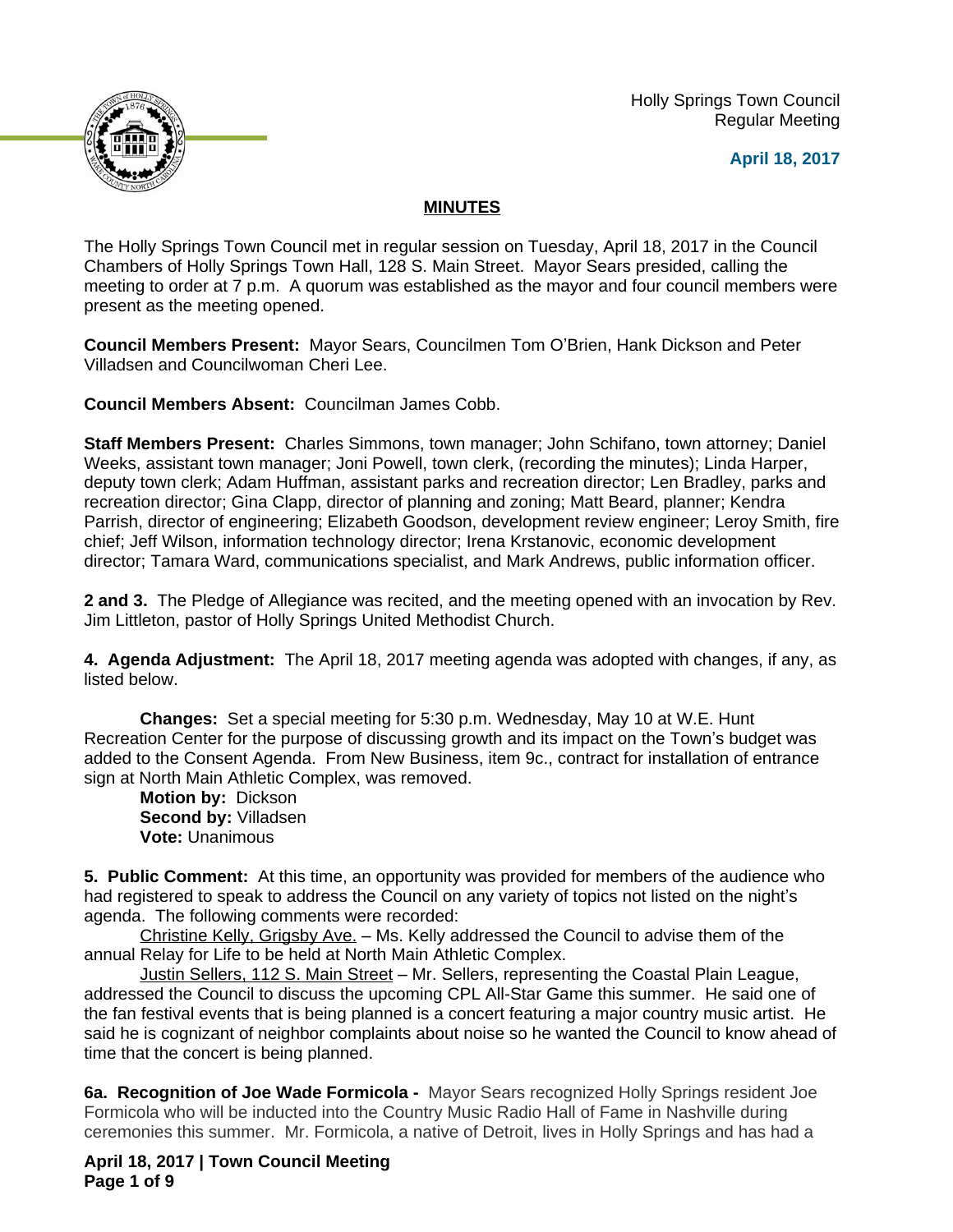prolific career in radio. The Country Radio Hall of Fame is dedicated to the recognition of those who have made significant contributions to the radio industry over a 20-year period, 15 of which must be in the Country format.

**Action:** None.

**6b. Recognition of Sandra Joyce -** Mayor Sears said a gorgeous stained glass window inspired by the "thin blue line" theme of law enforcement now graces the front entrance of the Holly Springs Law Enforcement Center. All the glass is imported German mouth-blown glass. The blue is flashed color over clear so the etched lettering area was set up, hand-cut and sandblasted.

The window art was a gift to the police department by talented glass artist Sandra Joyce of Holly Springs.

Chief Herring will thank Ms. Joyce during its spring open house where residents can attend and actually see this elegant piece. In the meantime, Council members and Mayor Sears have expressed interest in recognizing Ms. Joyce for her work and contribution.

Mayor Sears recognized Ms. Joyce and presented her with a small token of the Town's appreciation for her generous contribution of time, effort and talent.

**Action:** None.

**7a. Public Hearing: 17-DO-01, Bridgeberry III –** Ms. Clapp said the Town has received a request for a development options subdivision located west of the recently approved Bridgeberry I and Bridgeberry II subdivisions. A total of 158 single-family lots are proposed with a total gross density of 2.0 units per acre. The parcels are vacant and are surrounded by single-family residential and vacant property.

Under Development Options subdivision requirements, in exchange for using smaller minimum lot sizes, the developer has to provide a higher quality product and additional elements throughout the subdivision that normally would not be required in a standard subdivision. Additional elements include minimum open space requirements, additional sidewalk improvements, and Residential Design façade requirements.

Staff continues to work with the applicant to finalize the traffic impact analysis for this project and the applicant was unable to satisfy Condition #10 in the Planning Board staff report in time for this meeting.

Ms. Clapp said the public hearing for this agenda item will need to be opened and continued to the May 2 Town Council meeting.

With that explanation completed, Mayor Sears opened the public hearing. The following input was recorded: None.

There being no further input, the public hearing was continued.

**Action:** The Council approved a motion to continue the public hearing for 17-DO-01, Bridgeberry III, to the May 2 Town Council meeting.

**Motion by:** Lee **Second by:** Dickson **Vote:** Unanimous

**7b. Public Hearing: 16-SEU-09 / 16-DP-16, Meineke Car Care** – Mr. Beard said the Town has received a request for a Special Exception Use and Development Plan for development of a Meineke Car Care Center. Based on conversations between staff and the applicant, it was determined that the work performed at Meineke Car Care Centers fits within the Automotive Repair – Minor land use. The property is located in the LB: Local Business District, within which all proposed automotive repair require a Special Exception Use.

In conjunction with the requested Special Exception Use, a development plan showing the proposed Meineke Car Care Center submitted for review and consideration. The proposed structure is located on the southern half of the property with service bays and parking located to the north of the building. A Dumpster enclosure shows behind the building on the west side of the property. Cross access provided from the Advance Auto Parts and O'Reilly Auto Parts.

**April 18, 2017 | Town Council Meeting Page 2 of 9**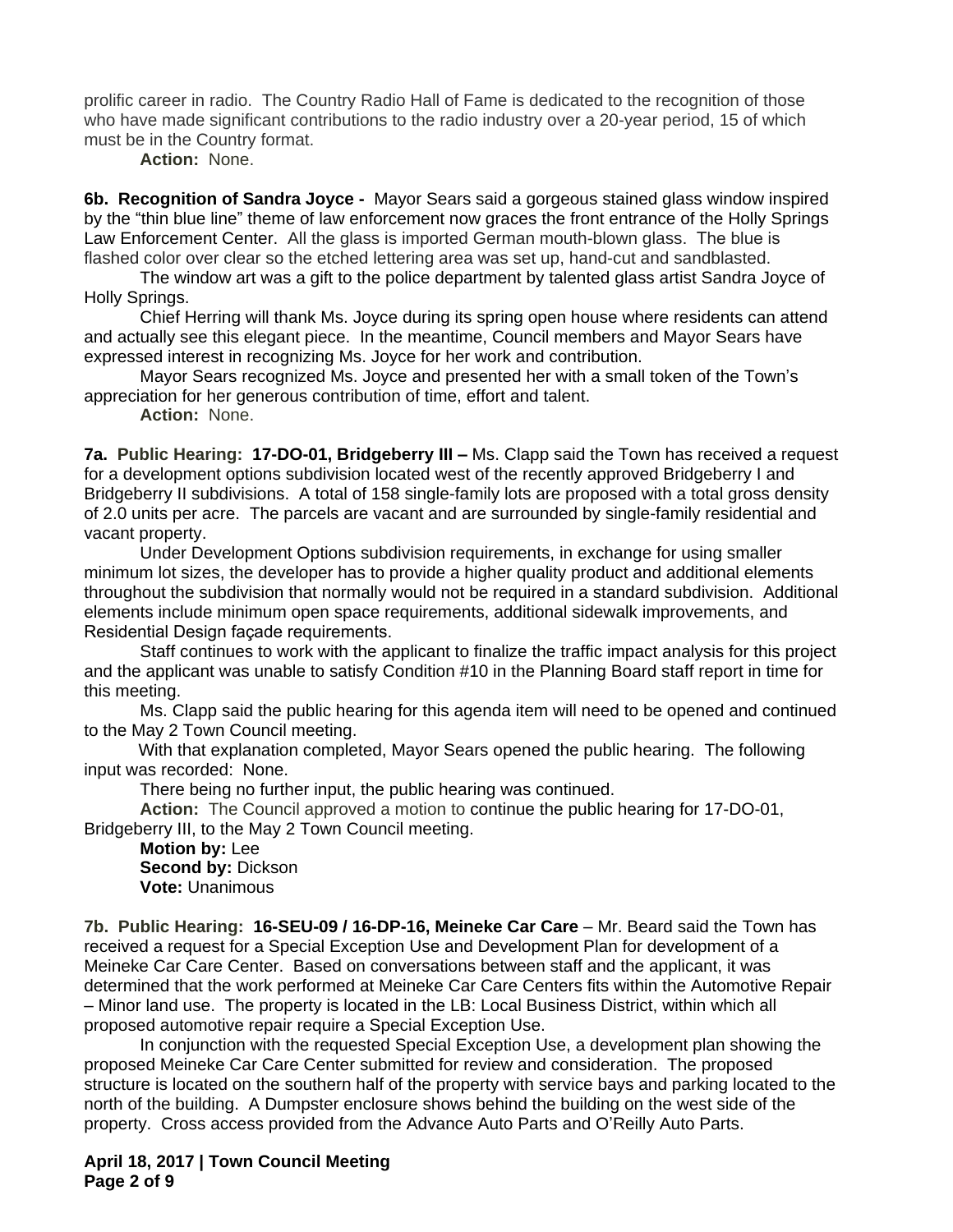With that explanation completed, Mayor Sears opened the public hearing. The following testimony and evidence was submitted by those who had been administered the oath by the deputy town clerk:

Spencer Terry, Raleigh – Mr. Terry said the use would be a low-impact development with low water and sewer usage and low traffic impact. He added that the use would be providing crossaccess to neighboring properties and bio-retention of stormwater.

There being no further testimony, the public hearing was closed.

**Action #1:** The Council approved a motion to make and accept the findings of fact to be recorded in the minutes for Special Exception Use Petition #16-SEU-09 for Meineke Car Care to allow for minor automotive repair in the LB: Local Business District as submitted by Spencer B. Terry III:

#### Special Exception Use Findings of Fact:

A special exception use may only be granted upon the presentation of sufficient evidence to enable a written determination that:

- a. The proposed use will not be injurious to the public health, safety, comfort, community moral standards, convenience or general welfare;
- b. The proposed use will not injure or adversely affect the adjacent area;
- c. The proposed use will be consistent with the character of the district, land uses authorized therein, and the Town of Holly Springs Comprehensive Plan;
- d. The proposed use shall conform to all development standards of the applicable district (unless a waiver of such development standards is requested as part of the special exception use petition and approved as set forth above, in which case the proposed use shall conform to the terms and conditions of such waiver).
- e. Access drives or driveways are or will be sufficient in size and properly located to: ensure automotive and pedestrian safety and convenience, traffic flow as set forth in Section 7.09 – Pedestrian Circulation and Vehicular Area Design; and, control and access in case of fire or other emergency;
- f. Off-street parking areas, off-street loading areas, trash enclosures, trash pick-up and removal, and other service areas are located so as to be safe, convenient, allow for access in case of emergency, and to minimize economic, glare, odor, and other impacts on adjoining properties and properties in the general neighborhood;
- g. The lot, building or structure proposed for the use has adequate restroom facilities, cooking facilities, safety equipment (smoke alarms, floatation devices, etc.), or any other service or equipment necessary to provide for the needs of those persons whom may work at, visit or own property nearby to the proposed use;
- h. Utilities, schools, fire, police and other necessary public and private facilities and services will be adequate to handle the needs of the proposed use;
- i. The location and arrangement of the use on the site, screening, buffering, landscaping, and pedestrian ways harmonize with adjoining properties and the general area and minimize adverse impacts; and,
- j. The type, size, and intensity of the proposed use (including but not limited to such considerations as the hours of operation and numbers of people who are likely to utilize or be attracted to the use) will not have significant adverse impacts on adjoining properties or the neighborhood.

**Motion by:** O'Brien **Second by:** Dickson **Vote:** Unanimous

*A copy of Special Exception Use Petition #16-SEU-09 findings of fact is attached to these minutes.*

**Action #2:** Having made findings of fact that the project meets the requirements to be granted a Special Exception Use, the Council approved a motion to approve Special Exception Use #16-SEU-09 as specified in Unified Development Ordinance Section 3.02 A. 2. A Local Business

**April 18, 2017 | Town Council Meeting Page 3 of 9**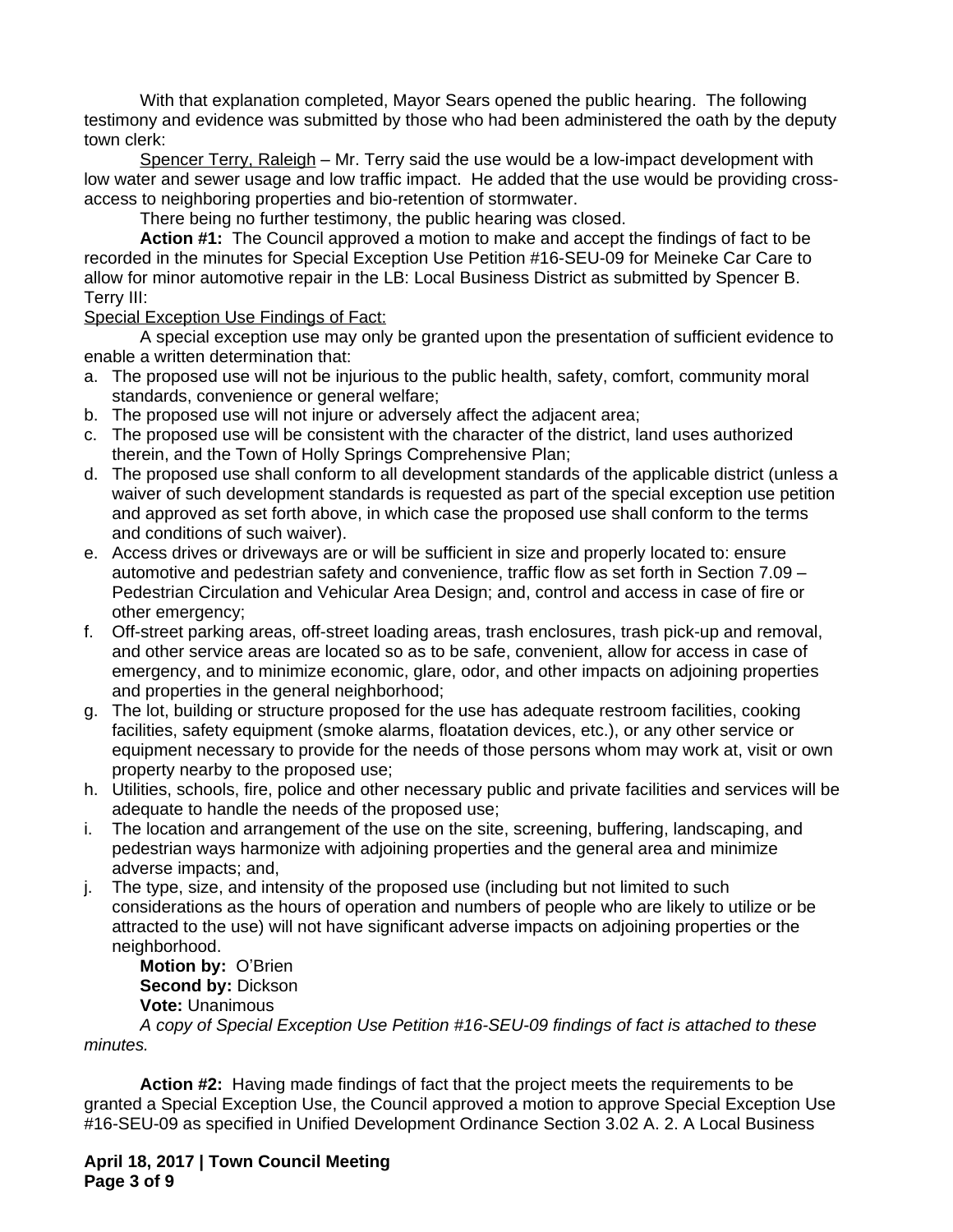District to allow minor automotive repair in the LB Local Business District and Development Plan #16-DP-16 at the property located at 640 N Main Street, as submitted by Spencer B. Terry III, dated Revised 03/13/2017 with the following conditions:

## Special Exception Use Conditions:

1. All operations must adhere to the evidence submitted by the applicant as stated in the findings of fact submitted and those findings of fact specified by the Town Council in conjunction with 16- SEU-09.

## Development Plan Conditions:

- 1. A fee-in-lieu of upgrade will be required for this project for the Pump Station and/or Force Main
- 2. This project will be required to meet the Town of Holly Springs NPDES Ph. II Post Construction Stormwater Ordinance.
- 3. Prior to the first construction drawing submittal, the following items must be addressed or included with the first submittal:
	- a. Thoroughfares, collectors and boulevards will require a calculated pavement design with 1<sup>st</sup> construction drawing submittal. This may result in a pavement cross section bigger than the specified minimum. Note that the pavement design will require NCDOT approval. The most restrictive cross-section between the minimum design, calculated pavement design, Triassic design, and NCDOT design will apply.
	- b. This project is located in a basin where the Town has an approved flood study. Accordingly, a flood study will be required to meet the Town's policy for Hydrologic Basin Models (Town Policy - P-018). The flood study will need updated to reflect this project and will need to demonstrate that development of the site will not raise established flood levels. Retention or detention may be required to accomplish this. The following is the approved flood study that this project will need to update: Windward Pointe
	- c. All items listed on the Stormwater Submittal Checklist, Form #16003, must be included with the first construction drawing submittal.
- 4. Prior to the construction drawing approval, the following items must be addressed:
	- a. Approval of Stormwater Management Plan is required prior to issuance of a land disturbance permit or construction drawing approval.
	- b. Payment of the Stormwater Fee-in-Lieu will be required prior to construction drawing approval.
	- c. Stormwater sureties are required on this project. A performance surety in the form of a bond, letter of credit or cash is required in the amount of 125% estimated construction cost of the stormwater BMP prior to the preconstruction meeting and a maintenance surety in the form of a cash escrow account in the amount of 35% the actual construction cost of the BMP is required at the end of the performance monitoring period for the project.
	- d. A fee-in-lieu will be required for the difference in the cross-section required (86' back to back) and the cross-section to be built (74' back to back) for this project. The ultimate right-of-way shall be dedicated for ½ of the required 110' right-of-way per the Comprehensive Transportation Plan.
	- e. A site lighting plan will need to be reviewed for compliance with the lighting requirements contained in UDO Section 7.02**.**

**Motion by:** Lee **Second by:** Dickson **Vote:** Unanimous

**7c. Public Hearing: 16-SEU-11 / 16-DP-18, Duke Health Medical Office** – Mr. Ryan said the Town has received a request for a special exception use to allow for an integrated medical office building containing 24,097 square feet of gross main floor area. In the LB Local Business district, integrated centers are limited in size in order to maintain pedestrian scale and compatibility with

**April 18, 2017 | Town Council Meeting Page 4 of 9**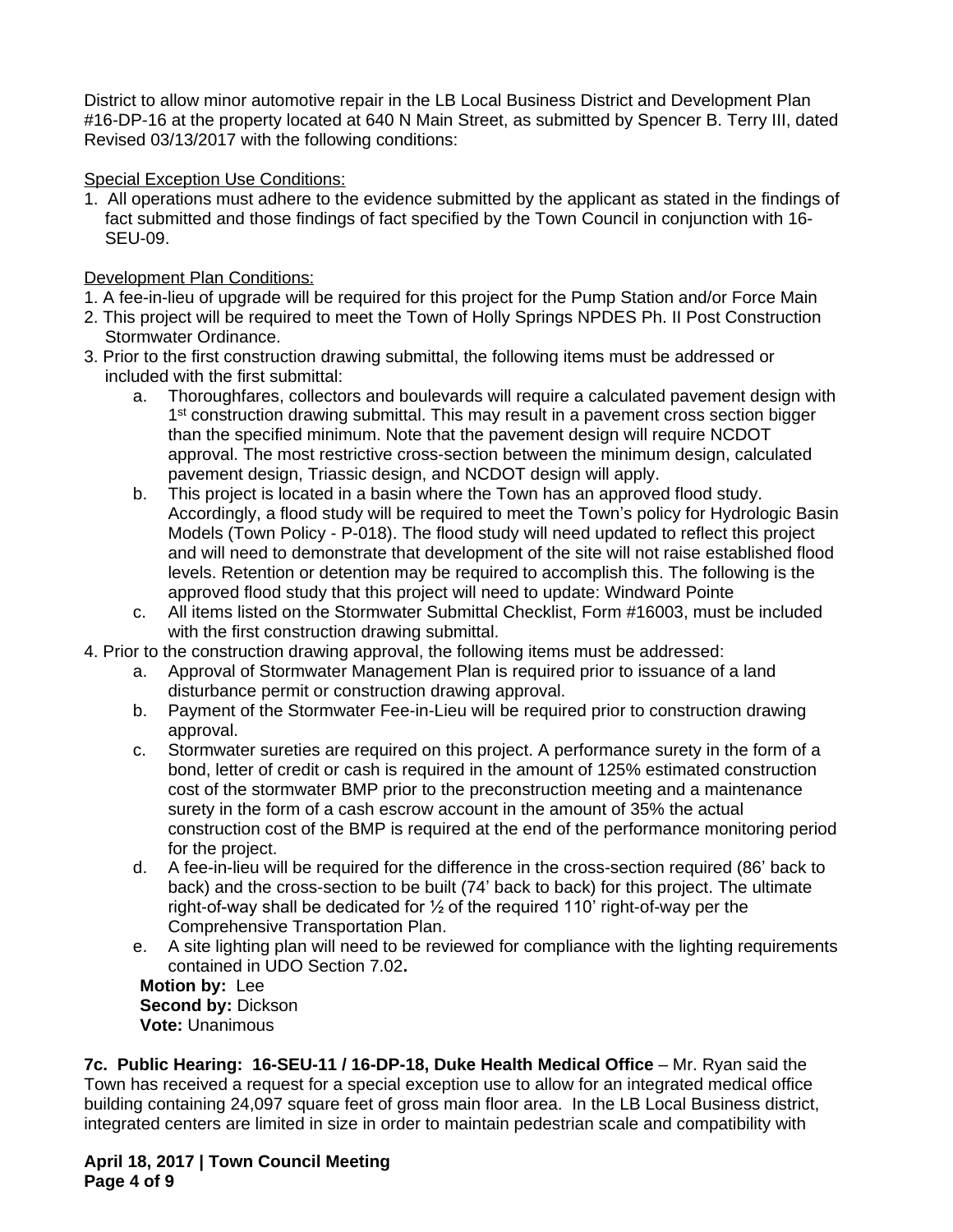adjacent residential neighborhoods. In some instances, it may be appropriate to allow larger projects in the LB Local Business district with a special exception use when the use and size of the structure are compatible with adjacent land uses. The proposed land uses, professional and medical offices, are permitted land uses in the LB Local Business district.

In association with the requested special exception use, the Town has received a request for a development plan for an integrated medical office building consisting of tree stories and 72,291 square feet. The property is located at the intersection of New Hill Road and NC 55 Bypass between Irving Parkway and a new proposed extension of Thomas Mill Road. Since the project is surrounded by new and proposed public rights-of-way, several waivers and variances have been requested with this project as outlined in the report below.

With that explanation completed, Mayor Sears opened the public hearing. The following testimony and evidence was submitted by those who had been administered the oath by the deputy town clerk:

Jay of McAdams – Mr. McAdams, representing the applicant, addressed pedestrian connectivity that was a concern with the planning board. He also gave an overview of the variances being requested.

Mark Christopher with Phillips Architecture – Mr. Christopher addressed the Council to speak to the building architecture as it relates to variances being requested.

Kevin Gainey of Duke Healthcare – Mr. Gainey said he was available to answer any questions.

There being no further testimony, the public hearing was closed.

**Action #1:** The Council approved a motion adopt Resolution #17-15 to make and accept the findings of fact for Special Exception Use (16-SEU-11); Variance Of Development Standards (16-VARTC-06 / 16-VARTC-07 / 16-VARTC-08 / 17-VARTC-02); Waivers For Architectural And Design Requirements (16-WAV-50 / 16-WAV-51); Waiver Of Off-Street Parking Requirements (16- WAV-40); Waiver Of Off-Street Loading Requirements (16-WAV-48); & Waiver Of Lot Design And Public Place Reservation (16-WAV-49).; as submitted by the McAdams Company and Phillips Architecture, as specified in exhibit A.

Special Exception Use:

1. 16-SEU-11: Request to allow for a Special Exception Use as specified in Unified Development Ordinance Section 3.02 B. 5. LB: Local Business, Maximum Gross Main Floor Area, to allow for an Integrated Center with 24,097 square feet of gross main floor area.

### Variance:

- 1. 16-VARTC-06: A variance from the Unified Development Ordinance Section 3.02 B. 4. LB Local Business District, Maximum Building Height, to allow an increase in building height from 45 feet to 54 feet and 8 inches;
- 2. 16-VARTC-07: A variance from the Unified Development Ordinance Section 3.08 A., c., (1) Architectural and Site Design Requirements for Commercial / Mixed Use Districts, to allow metal panels on a primary façade;
- 3. 16-VARTC-08: A variance from the Unified Development Ordinance Section 3.02 B., 3., a., LB Local Business District, Minimum Front Yards, to allow greater than a single loaded or a double loaded parking area between the front building line and front lot line; and
- 4. 17-VARTC-02: A variance from the Unified Development Ordinance Section 3.02 B., 4., b., LB Local Business District, Maximum Building Height, to allow for a reduction in the building setback along NC 55 Bypass for a structure that exceeds the maximum building height from 70 feet to 61 feet.

### Waiver for Alternate Compliance with Architectural Design Requirements:

- 1. 16-WAV-50 Roof Treatment: Request to allow for a Waiver of Regulations of UDO Section 3.08 A. 1. c. (2). (g).: Roof Treatment, to allow rooflines to exceed 50 feet in a continuous plane in association with Development Petition #16-DP-18, as follows:
	- a. East Elevation An increase in maximum roofline from 50 feet to 60 feet and 1 inch.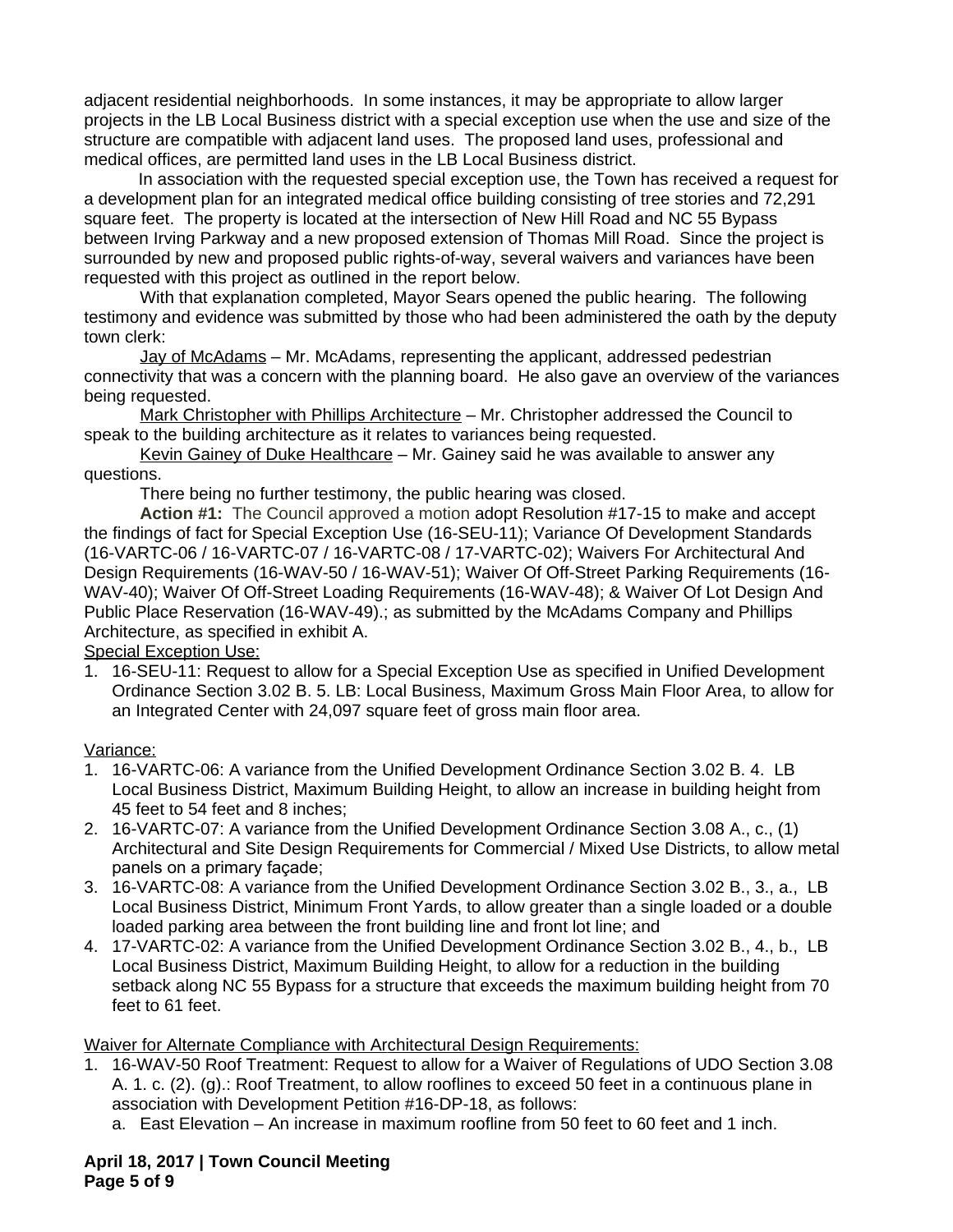- 2. 16-WAV-51 Variation in Massing: Request to allow for a Waiver of Regulations of UDO Section 3.08 A. 1. c. (2). (b).: Variation in Massing, in association with Development Petition #16-DP-18 as follows:
	- a. South Elevation an increase in the maximum building bay width from 30 feet to 40 feet 8 inches.
	- b. East Elevation an increase in the maximum building bay width from 30 feet to 60 feet 1 inch.
	- c. West Elevation an increase in the maximum building bay width from 30 feet to 42 feet 4 inches.
	- d. North Elevation an increase in the maximum building bay width from 30 feet to 40 feet 8 inches.

Waiver of regulations of UDO Section 7.04 E. 4. Maximum Number of Off-Street Parking Spaces:

1. 16-WAV-40: Request to allow for greater than 75% of the required parking between the front building line and front property line.

Waiver of regulations of UDO Section 7.05 C: Minimum Number of Off-Street Loading Spaces:

1. 16-WAV-48: Request to allow off-street loading to use a drive aisle rather than a designated pull-off loading space.

Waiver of regulations of UDO Section 7.06 D: Lot Design and Public Place Reservation - Buffer Areas:

1. 16-WAV-49: Request to allow a portion of the undisturbed buffer along NC 55 Bypass to be disturbed and replanted.

**Motion by:** Villadsen **Second by:** Dickson **Vote:** Unanimous *A copy of Resolution 17-15 is attached to these minutes.*

**Action #2:** Having made findings of fact that the project meets the requirements to be granted waivers of regulations of UDO, the Council approved a motion to approve waivers of UDO Section 3.08 Architectural & Site Design Requirements (16-WAV-50 / 16-WAV-51); Waiver of regulations of UDO Section 7.04 E. 4. Maximum Number of Off-Street Parking Spaces (16-WAV-40); Waiver of regulations of UDO Section 7.05 C.: Off-Street Loading Areas (16-WAV-48); & Waiver of regulations of UDO Section 7.06., D. Lot Design and Public Place Designation – Buffer Areas (16-WAV-49), in association with development petition #16-DP-18 for Duke Health Medical Office as submitted by the McAdams Company and Phillips Architecture, the with following conditions:

Waiver Request 16-WAV-48: Location of Off-Street Loading

1. Upon determination by the Planning Director that a designated off-street loading space is needed, the parking spaces located within the area designated for future off-street loading shall be removed and the area re-stripped for loading only. This shall occur within 45 days of such notification.

Waiver Request 16-WAV-49: Lot Design and Public Place Designation – Buffer Areas

1. The buffer area shall remain undisturbed, except for those locations shown on the Development Plan for vegetation removal. The Buffer Area shall be replanted in accordance with development plan 16-DP-18. Once the buffer has been reestablished, plant materials within the buffer area shall not be removed unless dead, diseased or threatens to become a danger to human life or property.

**Motion by:** Dickson **Second by:** Lee

**April 18, 2017 | Town Council Meeting Page 6 of 9**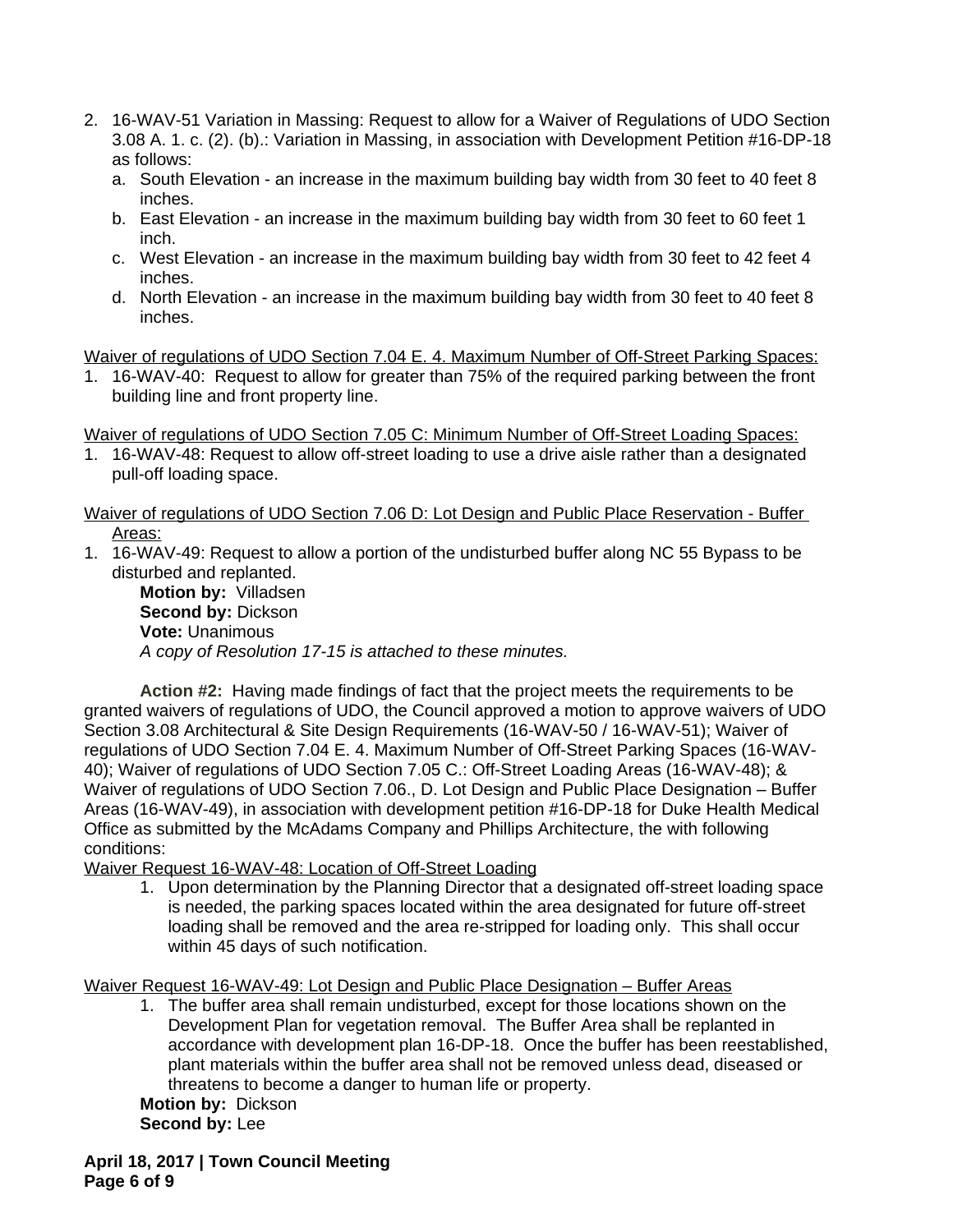### **Vote:** Unanimous

**Action #3:** Having made findings of fact that the project meets the requirements to be granted a variance, the Council approved a motion to approve Variance Petitions:

- 1. 16-VARTC-06: A variance from the Unified Development Ordinance Section 3.02 B. 4. LB Local Business District, Maximum Building Height, to allow an increase in building height from 45 feet to 54 feet and 8 inches;
- 2. 16-VARTC-07: A variance from the Unified Development Ordinance Section 3.08 A., c., (1) Architectural and Site Design Requirements for Commercial / Mixed Use Districts, to allow metal panels on a primary façade;
- 3. 16-VARTC-08: A variance from the Unified Development Ordinance Section 3.02 B., 3., a., LB Local Business District, Minimum Front Yards, to allow greater than a single loaded or a double loaded parking area between the front building line and front lot line; and
- 4. 17-VARTC-02: A variance from the Unified Development Ordinance Section 3.02 B., 4., b., LB Local Business District, Maximum Building Height, to allow for a reduction in the building setback along NC 55 Bypass for a structure that exceeds the maximum building height from 70 feet to 61 feet as submitted by the McAdams Company and Phillips Architecture.

**Motion by:** O'Brien **Second by:** Dickson **Vote:** Unanimous

**Action #4:** Having made findings of fact that the project meets the requirements to be granted a Special Exception Use, the Council approved a motion to approve Special Exception Use #16-SEU-11 to allow for an integrated center with 24,097 square feet of gross main floor area in the LB Local Business district and Development Plan 16-DP-18 for Duke Health Medical Office as submitted by McAdams, project number PHI-16010, dated 03/10/2017 with the following conditions:

### Special Exception Use Conditions:

1. All operations must adhere to the evidence submitted by the applicant as stated in the findings of fact submitted and those findings of fact specified by the Town Council in conjunction with 16- SEU-11.

# Development Plan Conditions:

- 1. In accordance with UDO Section 3.08 A. 4. C. Gateway Feature, this project is located at an intersection which is designated as a gateway in the Comprehensive Plan. A gateway feature shall be constructed in connection with the development of this project. Prior to issuance of a building permit, detailed design specifications shall be submitted to the Department of Planning and Zoning for review and the Town Council for approval.
- 2. This project will be required to meet the Town of Holly Springs NPDES Ph. II Post Construction Stormwater Ordinance.
- 3. The following items are to be addressed prior to or included on the first construction drawing submittal:
	- a. A point-by-point photometric plan for site lighting must be submitted with the first review of construction drawings.
	- b. Documentation in the form of a recorded plat must be provided for required offsite right-ofway.
	- c. A Traffic Impact Analysis was required for this project and is still under review by the town and NCDOT. Prior to submitting construction drawings, the TIA must be approved and incorporated into the plans submitted.
	- d. This project will require approval by NCDOT to pursue an access to NC55 that aligns with the Town's future grade separated interchange. This request has been made to NCDOT. Prior to moving forward to construction drawing review, the results must be available from the NCDOT C/A Committee as to if the break of access on the bypass will be allowed. If the

**April 18, 2017 | Town Council Meeting Page 7 of 9**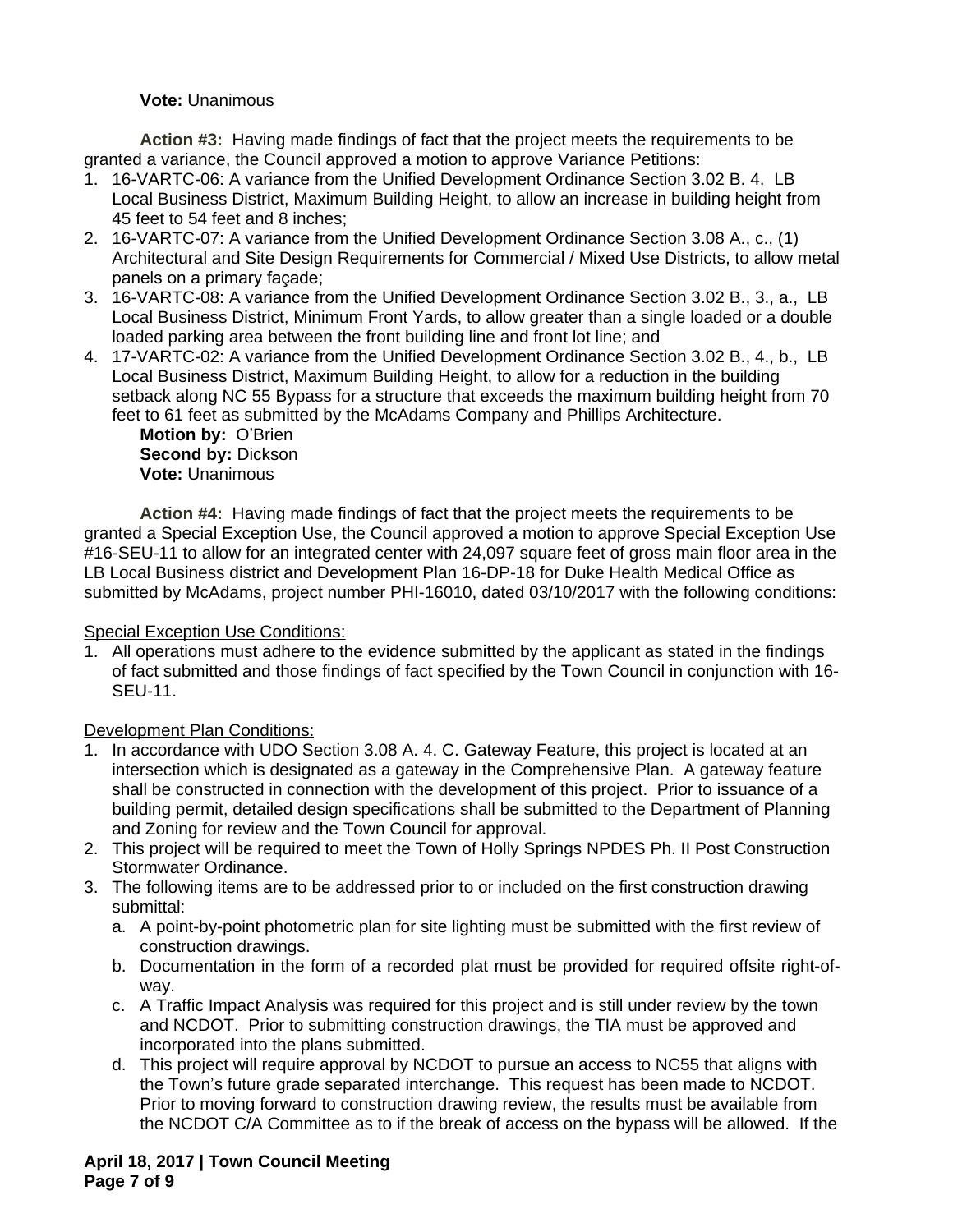decision has not been made at the time of submittal and the developer wishes to move forward, a plan showing both options must be submitted for review and approval.

- 4. The following items are to be addressed prior to construction drawing approval:
	- a. A fee-in-lieu of  $\frac{1}{2}$  of the median construction along the project frontage of New Hill Road is required
	- b. A fee-in-lieu of upgrade will be required for this project for the Pump Station and/or Force Main
	- c. Note that the pavement design will require NCDOT approval. The most restrictive crosssection between the minimum design, calculated pavement design, Triassic design, and NCDOT design will apply. Thoroughfares, collectors and boulevards will require a calculated pavement design with 1<sup>st</sup> construction drawing submittal. This may result in a pavement cross section bigger than the specified minimum.
	- d. All items listed on the Stormwater Submittal Checklist, Form #16003, must be included.
	- e. Approval of Stormwater Management Plan is required prior to issuance of a land disturbance permit or construction drawing approval.
	- f. Payment of the Stormwater Fee-in-Lieu will be required.
	- g. Stormwater sureties are required on this project. A performance surety in the form of a bond, letter of credit or cash is required in the amount of 150% estimated construction cost of the stormwater BMP prior to the preconstruction meeting and a maintenance surety in the form of a cash escrow account in the amount of 35% the actual construction cost of the BMP is required at the end of the performance monitoring period for the project.
- 5. The following items are to be addressed within 5 business days of Town Council action:
	- *a.* Revised plans showing both options for access for this project as outlined in the TIA. **Motion by:** Lee

**Second by:** Dickson **Vote:** Unanimous

**8. Consent Agenda:** The Council approved a motion to approve all items on the Consent Agenda. The motion carried following a motion by Councilman Dickson, a second by Councilman Villadsen and a unanimous vote. The following actions were affected:

8a. Minutes – The Council approved the minutes of the Council's regular meeting held March 21, 2017.

8b. Budget Amendment Report– The Council received monthly report of administrative budget amendments. *A copy of budget amendment report is attached to these minutes.*

8c. Vermont Systems Rec Trac Software Contract - The Council approved Vermont Systems RecTrac software for Parks and Recreation.

8d. Fire Station No #3 Lease Agreement - The Council approved renewal of lease agreement for fire station No. 3*. A copy of lease agreement is attached to these minutes.*

8e. Friendship Certified Site - The Council approved memorandum of understanding for Friendship certified site.*A copy of memorandum of understanding is attached to these minutes.*

8f. Fire Engine Purchase - The Council approved to purchase of fire engine. *A copy of purchase contract is attached to these minutes.*

8g. Budget Amendment, \$110,338 - The Council adopted an amendment to the FY 2016-2017 budget in the amount of \$110,338 for sewer system odor and corrosion control**.** 

8h. Budget Amendment \$15,000 – The Council adopted an amendment to the FY 2016-2017 budget in the amount of \$15,000 for Automatic Transfer Switch (ATS) at Public Works.

8i. Budget Amendment \$50,000 – The Council adopted an amendment to the FY 2016-2017 budget in the amount of \$50,000 for insertion valve and pump maintenance.

8j. Budget Amendment \$39,885 – The Council adopted an amendment to the FY 2016-2017 budget in the amount of \$39,885.06 for pump and haul trucks at Sunset Ridge pump station.

8k. Resolution 17-16 - The Council adopted Resolution 17-16 declaring certain personal property surplus to the needs of the town. *A copy of Resolution 17-16 is attached to these minutes.*